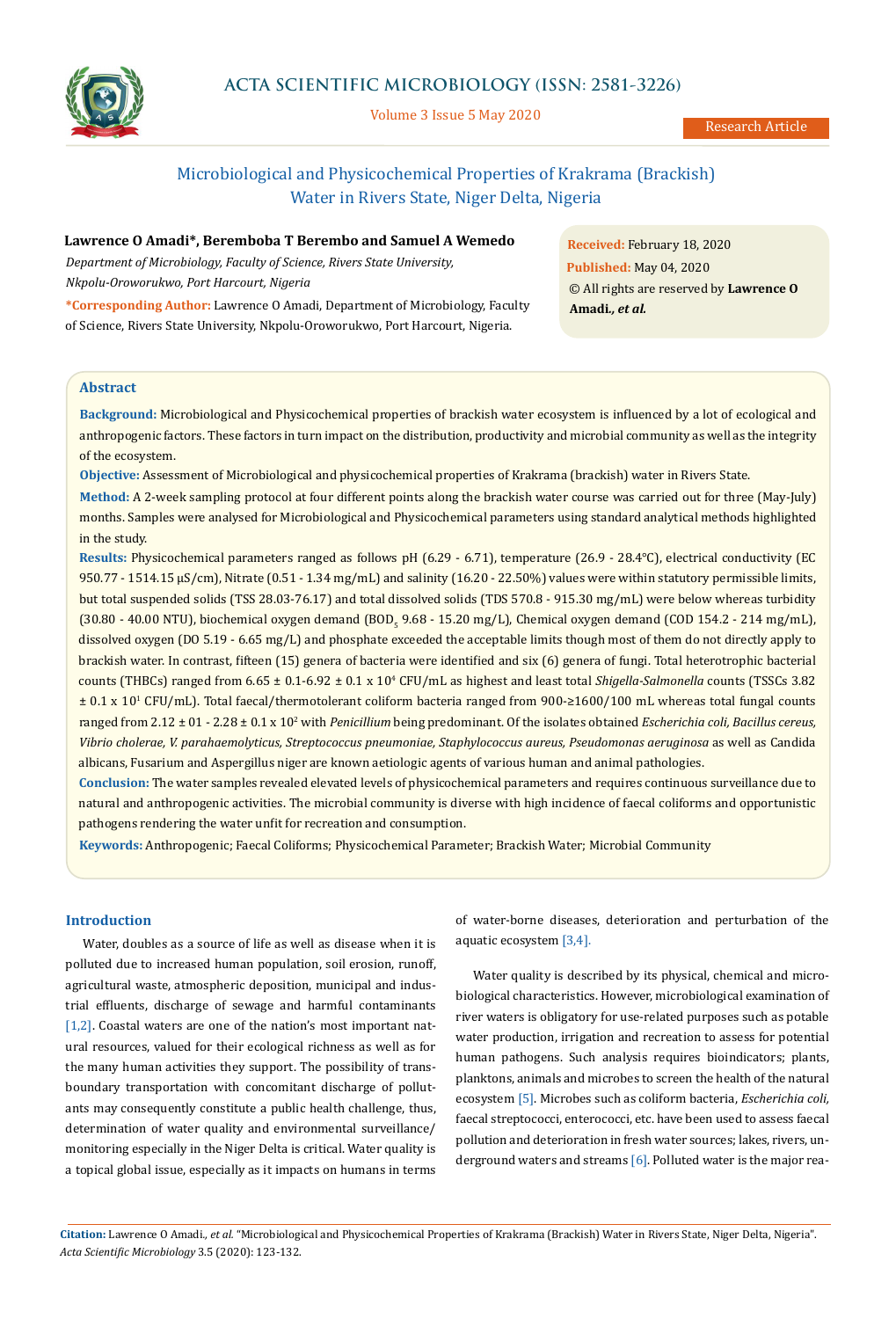son for the spread of many endemic diseases like gastroenteritis, skin and eye infections, cholera, tuberculosis, typhoid, diarrhoea, viral hepatitis A and even death. Mortality in children of less than five years due to water related diseases is estimated at 3.4 - 4 million annually in under developed countries [7,8].

Brackish water is mostly found in estuarine areas where seawater mixes with freshwater and refers to water with salinity of 500 - 17,000 mg/L; conductivity of 1000 - 80,000 µS/cm and total dissolved solid of 1000 - 5000 mg/L [9,10].

The discharges from industrial effluents containing dissolved salts, leachates of saline soils and the runoff of salt deposits such as halite or gypsum present in the sedimentary rocks also increase the amounts of total dissolved salts and thus lead to the formation of brackish water [11].

Due to the strategic significance of brackish water ecosystem in the Niger Delta, extensive research on the microbiological and physicochemical profiles had been well documented [2,6,12]. This ecosystem is the habitat for a wide range of biodiversity including macrofauna/flora and microorganisms [3,13]. Several workers have also reported that, the physicochemical parameters of the habitats are major determinants of the distribution, composition and productivity of microbial communities with salinity being one of the crucial parametric variables [14,15].

The site for this study is Krakrama River in Asari-Toru Local government Area, Rivers State. The rivers is a tidal brackish water ecosystem and this research is the first of its kind in this coastal community. Human activities include fishing, defaecation, lumbering, recreation (canoeing, bathing and swimming), laundering, sabotage to facilities, trafficking in crude oil and refined products and incriminate waste disposal are prevalent where there are human settlements along the coast line. Apparently, these anthropogenic activities have resulted in direct or accidental discharge of organic and inorganic substances which may have impacted negatively into the surrounding water bodies. This study is designed to investigate the microbiological and physicochemical properties of Krakrama (brackish) water as to isolate, identified potential human pathogens and assess the of level of pollution.

# **Materials and Methods Study area**

Krakrama is a community situate in Asari Toru Local Government Area in Rivers State, Niger Delta, Nigeria. Krakrama is approximately 17.2 km from Buguma and 52.1 km from Port Harcourt the Rivers State capital. The community is located between latitude  $4^{\circ}45^{\prime}15^{\prime}$ N and longitude  $6^{\circ}470^{\prime}$ E and it is a tributary of New Calabar River (Figure 1). The study site was selected based on anthropogenic activities such as defaecation (by pier toilet sys-



**Figure 1:** The study site: Krakrama in Asari Toru Local Government Area of Rivers State, Nigeria.

tem), washing, swimming/bathing, lumbering, incriminate disposal of domestic and industrial wastes, etc., into the river.

#### **Collection of water samples**

Brackish water samples from the aforementioned community were collected at four (4) points at about 20 metres away from each other fortnightly for three months (May-July, covering only rainy season). Model bottles used for the water sample collection were labelled and transported in an ice-box for laboratory analyses.

## **Physicochemical analysis**

Water samples were analysed for the following parameters: Temperatures, pH, Turbidity, Salinity, Dissolved Oxygen (DO), Biochemical Oxygen Demand (BOD), Total suspended solids (TSS), Total dissolved solids (TDS), Electrical conductivity (EC), Phosphates and Nitrates.

#### **pH (Hydrogen ion concentration)**

 pH of the water was measured as described in [16-APHA, 2005] with pH meter model 291 Mk2 after standardization and calibration with buffered solutions at pH 7, 4, 10. The pH meter electrode was lowered into the beaker and the reading was recorded and repeated as required.

## **Electrical conductivity (EC)**

EC was measured using a standard solution of potassium chloride of known conductivity cell (0.01NKCl, 745.6 mg in 1.0L deionized water = 1413  $\mu$ mhos/cm) in accordance with [16]. Thus, the conductivity cell/electrode was inserted thrice into 0.01N KCl solution and washed, then conductivity of the solution was measured. Finally, the conductivity cell was immersed into the sample and results were recorded.

**Citation:** Lawrence O Amadi*., et al.* "Microbiological and Physicochemical Properties of Krakrama (Brackish) Water in Rivers State, Niger Delta, Nigeria". *Acta Scientific Microbiology* 3.5 (2020): 123-132.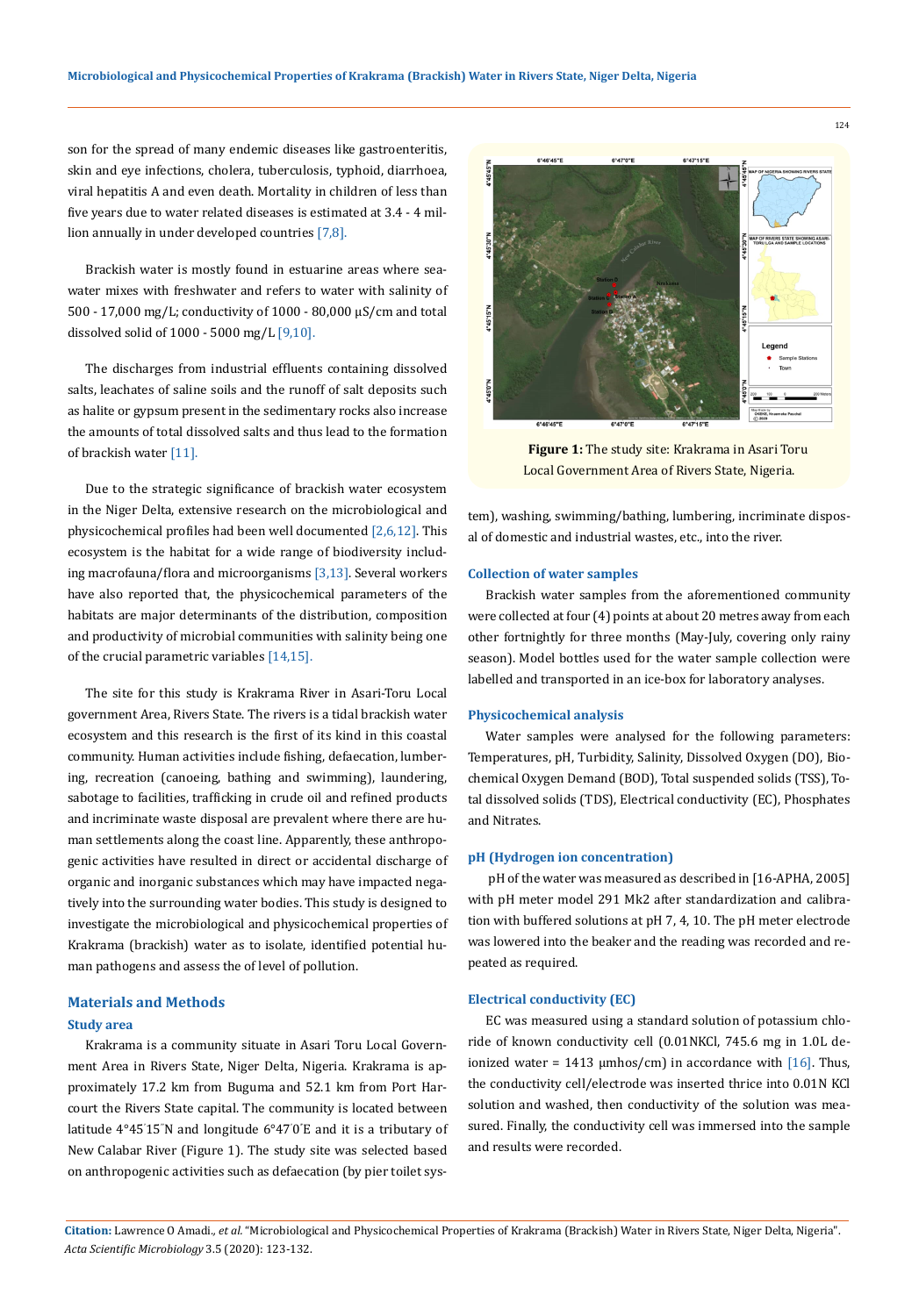# **Dissolved oxygen (DO) and biochemical oxygen demand (BOD)**

Airtight 300 ml capacity BOD bottles were filled to the brim with the samples. The initial DO in the sample was determined as described [16]. The diluent was prepared by measuring out 22.5  $g/L$  MgSO<sub>4</sub>.7H<sub>2</sub>0, 27.8 g/L CaCl<sub>2</sub>.2H<sub>2</sub>O, and 0.25 g/L FeCl<sub>3</sub>.6H<sub>2</sub>O, Phosphate buffer: 8.5g KHPO<sub>4</sub>; 21.7g of K<sub>2</sub>HPO<sub>4</sub>.7H<sub>2</sub>O; 1.7g of NaCl and pH 7.2, into a measuring container making up volume to 1L with distilled water. The contents of the flask were mixed by swirling gently and covered. The dilution water was first saturated with dissolved oxygen by shaking in a partially filled bottle before using to dilute the samples. BOD bottles were then filled with the diluted samples and another two bottles with the dilution water to serve as blank. The bottles were stoppered carefully to avoid the entrapment of air. The blank and one experimental BOD bottles were used for the initial dissolved oxygen (DO) determination. The remaining two BOD bottles were water-sealed by filling the flared neck of the bottles with distilled water from a wash bottle. The cover cap supplied with the BOD bottles was used to retain the water. The bottles were incubated at 20°C for 5 days. At the end of this period, the final DO was determined. The  $BOD<sub>5</sub>$  in mg/L of the sample was estimated using the formula:

BOD5 (mg/L) = D1 - D2 /P …………………………….Equation 1

 $D_1$  = Represents Dissolved Oxygen (mg/L) of sample 15 minutes after preparation.

 $D_2$  = Represents Dissolved Oxygen (mg/L) of sample 5 days after incubation at 20°C.

P = Represents Decimal volumetric fraction of sample used.

#### **Chemical oxygen demand (COD)**

This is a measure of oxygen proportion of the untreated matter content of a sample that is susceptible to oxidation by a strong chemical oxidant [17]. A 50 ml brackish water sample was collected in clean glass bottles and dispensed into 500 ml Erlenmeyer flask with 24/40 ground glass joint. Clean boiling clips were added to prevent bumping, 5 ml of sulphuric acid and 1.0g of mercuric sulphate were added to the flask. The solution was mixed to dissolve while cooling by immersing in ice water and 25 ml of standard potassium dichromate (0.25N) added to it from a 50 ml burette. The flask was then connected to the condenser and cooling water turned on again. 70 ml of sulphuric acid were slowly added to the flask through the open end of the condenser. The flask was thoroughly mixed by swirling as the sulphuric acid was being added. The hot plate was brought into positions and turned on. The temperature was adjusted to allow the refluxing liquid to rise at least half the height of the condenser. Foreign materials were kept away by placing a beaker at top end of the condenser. Refluxing was carried out for 2hours, after which the flask was allowed to

cool. The condenser was washed down with distilled water using a wash bottle. The content of the flask was made up to 300 ml with distilled water and allowed to cool to room temperature. About 3 drops of ferroin indicator were added to the flask. The excess potassium dichromate was titrated with standard ferrous ammonium sulphate (0.1N), to the first appearance of the reddish-brown colour end-point. The volume of the titrant was taken at the end. The COD in mg/L was estimated as follows:

$$
COD \ (mg/L) = (A-B)Nx \ 8000/S
$$
.................Equation 2

- A = Represents ml of titrant used for the blank
- B = Represents ml of titrant used for the sample
- N = Represents Normality of titrant
- S = Represents ml of sample used for the test.

#### **Turbidity**

Turbidity affects light penetration, scattering and absorption in the aquatic environment and it is measured with a standard Formazin polymer as a reference to compare intensity of light scattered by the sample. Distilled water was used to calibrate nephelometer (0.0 NTU). Hydrazine sulphate 1.0g was dissolved in 100 ml of distilled water to form solution 1. Hexamethylenetetramine 10.0g was dissolved in distilled water and made up to 100 ml in volumetric flask to obtain solution 2. Then 5 ml of solutions 1 and 2 were mixed in a volumetric flask and kept for 24h at about 25°C. The mixture was diluted to 1000 ml with distilled water to give a 400 NTU stock suspension. Afterwards, 10 ml of the stock solution was diluted to 100 ml with distilled water to give 40NTU standard solution [16]. Turbidity was calculated using the formula below:

Turbidity (NTU) = Nephelometer readings x Dilution factor................... Equation 3

If turbidity of the sample is  $> 40$  NTU, then the sample is diluted and the dilution factor is accounted for in final calculations.

#### **Total suspended solids**

This parameter for the water sample was determined as described in [16]. Vacuum pump with distilled water was applied to wash the membrane filter (pore size  $0.45 \mu m$ ). The membrane filter was carefully separated, placed in the crucible and dried in the oven at 103°C for 1h. During the analysis, the dried filter paper was wetted with a small volume of distilled water and placed in the filtration unit. About 50 ml of homogenously mixed test sample was filtered through the membrane, the contents with membrane filter was transferred to the crucible and oven dried to a constant weight at 103°C.

**Citation:** Lawrence O Amadi*., et al.* "Microbiological and Physicochemical Properties of Krakrama (Brackish) Water in Rivers State, Niger Delta, Nigeria". *Acta Scientific Microbiology* 3.5 (2020): 123-132.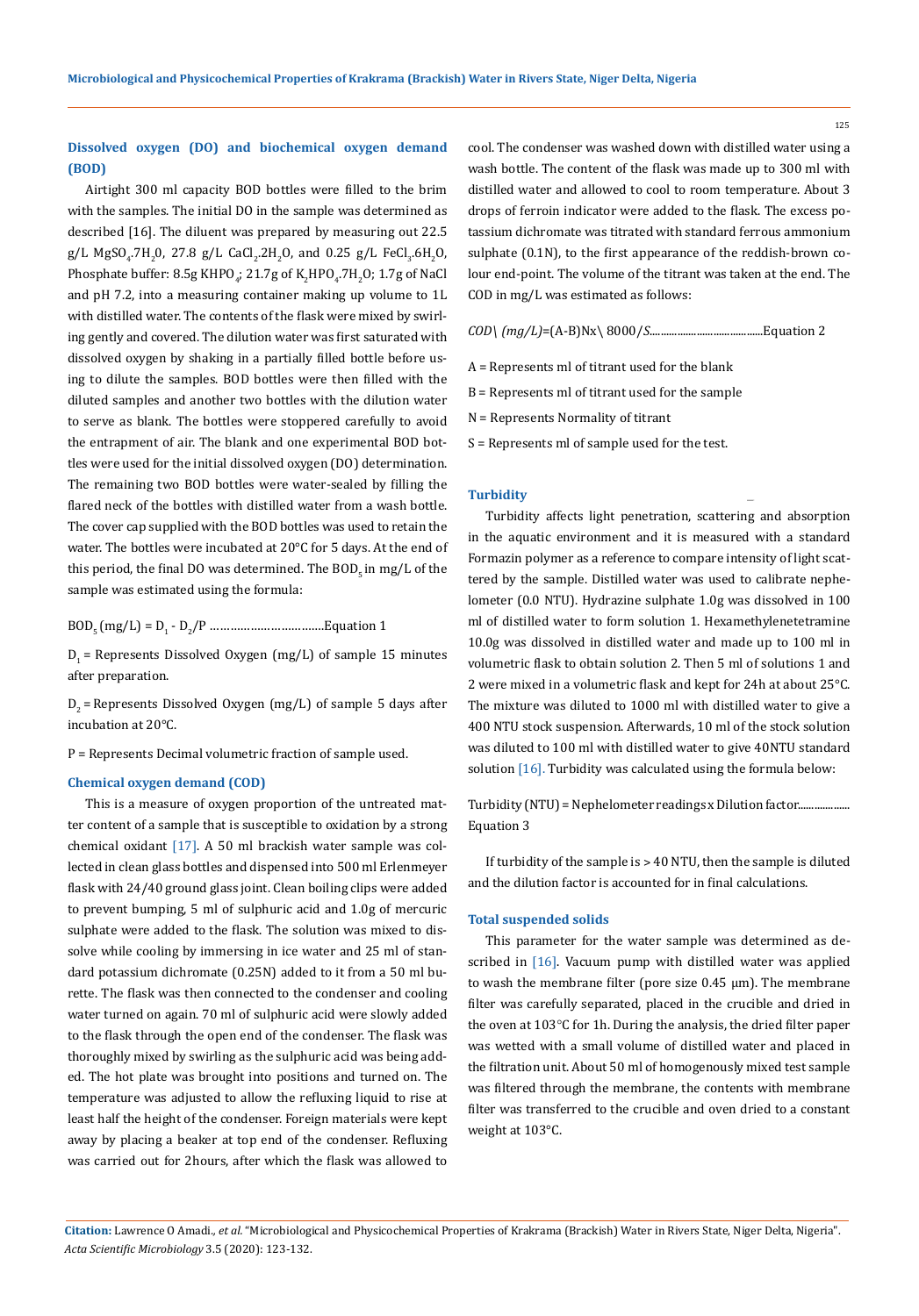#### **Total dissolved solids**

These are solids that is regularly dissolved in water making it unhealthy for consumption. It is calculated by subtracting weight of total suspended solids from total solids as represented in equation 7.

*Total Dissolved Solids*  $\left(\frac{mg}{L}\right) = ((W_1-W_2)) \times 1000$  ........... Equation 4

Where:  $W_1$  represents Weight of total solids.

W<sub>2</sub> represents Weight of total suspended solids.

### **Temperature**

Temperature of the water sample was measured at the sampled site immediately after collection using mercury in glass thermometer graduated in centigrade (°C). The thermometer remained immersed for 5 minutes to stabilize and the thermometric readings was recorded

#### **Salinity**

The salinity of the water sample was measured in the laboratory as described in Horiba Instruction Manual [18]. About 20 ml of water was dispensed into a beaker and the salinity was read by immersion of the probe after standardization for about 3-minutes.

#### **Phosphate**

A simple qualitative method was used to determine the presence of phosphate ions in the water sample. A small amount of the sample was acidified with concentrated nitric acid, to which a little ammonium molybdate was added. The presence of phosphate ions was indicated by the formation of a bright yellow precipitate layer of ammonium phosphomolybdate. The appearance of the precipitate can be facilitated by gentle heating. This test is also used to detect arsenic, a yellow precipitate being formed.

#### **Nitrate**

The brown ring test was performed by adding iron (II) sulphate to the water sample containing nitrate, then slowly concentrated sulphuric acid was added such that the acid forms a layer below the aqueous solution. A brown ring will form at the interface of the two layers, indicating the presence of the nitrate ion. The overall reaction is the reduction of the nitrate ion by iron (II) which is oxidized to iron (III) and formation of a nitrosonium complex where nitric oxide is reduced to NO- (nitrite).

 $2HNO_3 + 3H_2SO_4 + 6FeSO_4 \longrightarrow 3Fe_2(SO_4)_3 + 2NO + 4H_2O$ 

[Fe  $(H_2O)_6$ ]SO<sub>4</sub> + NO = [Fe(H<sub>2</sub>O)<sub>5</sub>(NO)]SO<sub>4</sub> + H<sub>2</sub>O

This test is sensitive up to 2.5 µg and a concentration of 1 in 25,000 ppm.

#### **Microbiological analysis**

Total heterotrophic bacterial count (THBC) were determined when serial dilutions were made from the samples and 0.1 aliquots were spread-plated in duplicate on nutrient agar (NA; Titan Biotech Ltd, India). Total coliforms including *Escherichia coli* count (TCC) were determined on pre-poured, surface-dried MacConkey agar (Oxoid Ltd., UK) and incubated for 37°C for 24h. Total faecal coliform count (TFCC) was obtained from 1 ml of dilution  $10<sup>1</sup>$  of sample inoculated on surface-dried Eosin Methylene Blue Agar at 44.5℃ for 24h. Most probable number technique (MPN) was also performed using fifteen (15) test tubes for each sample of 10 ml, 1 ml and 0.1 ml with double or single strength [17,19]. Total *Shigella* and *Salmonella* Count (TSSC) was determined on pre-poured *Shigella*-*Salmonella* agar whereas total *Vibrio* count (TVC) was determined in duplicates on surface-dried thiosulphate-citrate bile-saltsucrose (TCBS) agar (Lab M Ltd, UK) using spread-plate method and plates were incubated at 37ºC for 24h. Representative colonies (30 - 300) were enumerated as colony forming units (CFUs) and identification of bacterial isolates was carried out based on cultural, morphological and biochemical characteristics [20-22] and ABI identification software.

Total fungal count (TFC) was determined with 0.1ml aliquots of decimal dilutions and inoculated onto prepoured solidified Sabouraud's dextrose agar (SDA; Titan Biotech Ltd, India) and incubated at  $27 \pm 2^{\circ}$ C for 1 - 4 days. Viable representative colonies were picked at random, streaked and subcultured for purification and stored in the refrigerator at 2 - 4°C. Then, isolates were identified after staining with lactophenol cotton blue and compared with observed cultural and morphological characteristics as described [22,23].

## **Statistical analysis**

The analyses were carried out after two and six determinations and means calculated manually. ANOVA used was based on software of SPSS version 22 for Windows and the significance of the mean differences determined at p < 0.05.

#### **Results**

Physicochemical parameters of Krakrama River at different points of assessment are presented in table 1. The mean pH values of the water samples at different points ranged from 6.29 - 6.71, with sample A as the highest and D least. Temperature mean values ranged from 26.9 - 28.4℃, with samples at points A and D being the highest and B lowest. DO mean values ranged from 6.65 - 5.19 mg/L, the highest being sample A, and B lowest. Mean BOD values ranged from 9.68 - 15.20 mg/mL the highest occurred at sampled point C and lowest at D. COD mean values ranged from 154.23 - 214.41 mg/mL, highest at point B and lowest at D. Salinity mean

**Citation:** Lawrence O Amadi*., et al.* "Microbiological and Physicochemical Properties of Krakrama (Brackish) Water in Rivers State, Niger Delta, Nigeria". *Acta Scientific Microbiology* 3.5 (2020): 123-132.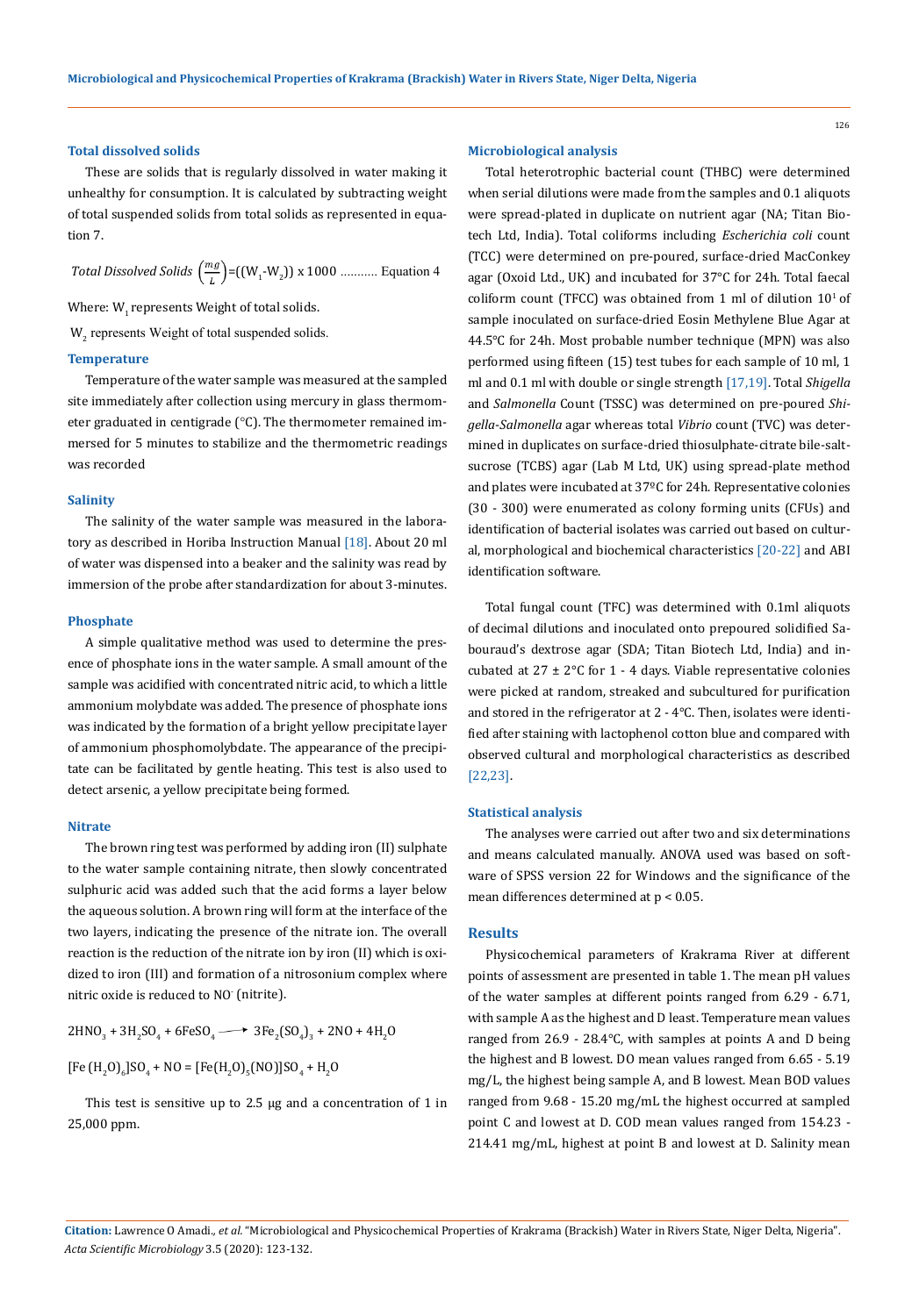| Permissible limit of: |         |                |         |                |               |                  |
|-----------------------|---------|----------------|---------|----------------|---------------|------------------|
| <b>Parameter</b>      | Point A | <b>Point B</b> | Point C | <b>Point D</b> | <b>USEPA</b>  | <b>WHO</b>       |
| pH                    | 6.71    | 6.58           | 6.37    | 6.29           | $6.5 - 8.5$   |                  |
| Temperature           | 28.4    | 26.9           | 28.3    | 28.4           | 40.0          | $20.0 - 30.0$    |
| $D0$ (mg/L)           | 6.65    | 5.19           | 5.83    | 5.41           | $40.0 - 60.0$ | $\geq 5.0$       |
| $BODs$ (mg/L)         | 13.52   | 10.82          | 15.20   | 9.68           | 10.0          | $2.0 - 6.0$      |
| $COD$ (mg/L)          | 177.09  | 214.41         | 197.98  | 154.23         |               | 7.5              |
| Salinity (%/ppt)      | 22.50   | 17.00          | 16.50   | 16.20          | NA            |                  |
| $EC$ ( $\mu S/cm$ )   | 1514.15 | 950.77         | 1125.53 | 989.90         | 400.0         | 600.0            |
| Turbidity (NTU)       | 40.00   | 39.50          | 30.80   | 32.50          | 5.10          | 5.0              |
| TSS(mg/L)             | 45.57   | 28.03          | 76.17   | 54.10          |               | 500.0            |
| TDS(mg/L)             | 915.30  | 570.84         | 673.74  | 897.19         | 2000.0        | $500.0 - 1000.0$ |
| Phosphates            | 3.89    | 9.60           | 5.45    | 4.96           |               |                  |
| Nitrate $(mg/L)$      | 1.34    | 1.08           | 0.51    | 1.02           |               | 5.00             |

**Table 1:** Physico-chemical parameters of Krakrama River at different sample collection.

Legend: WHO: World Health Organisation, 2011; (USEPA): United States Environmental Protection Agency, 2000; Values are means of duplicates. NA = Not applicable.

values ranged from 16.20 - 22.50 ppt, highest value was observed at point A and lowest at D. Mean EC levels was between 950.77 and 1514.15 µS/cm with sampled point A being the highest and B lowest. Turbidity mean values ranged from 30.80 - 40.00 NTU, highest value was observed at point B and least C. Mean TSS ranged from 28.03 - 76.17 mg/L, highest value occurred at point C and lowest at B. Mean TDS level ranged from 570.84 - 915.30 mg/L, highest was observed at point A and lowest at B. Mean phosphate values ranged from 3.89 - 9.60 mg/L, the highest being at sampled B and least at A. Mean nitrate level ranged from 0.51 - 1.34 mg/L, sampled point A had the highest whereas the lowest occurred at sampled point C. However, fluctuations in these parameters are not unconnected with anthropogenic activities.

Microbial group counts for THBC, TCC, TFCC, TVC, TSSC and TFC of samples from different points in Krakrama River are shown in table 2. THBC mean values ranged from  $6.65 \pm 0.13 - 6.92 \pm 0.08$ x 104 CFU/mL at point A which had the highest and point B, lowest. Mean level of TCC ranged from  $3.98 \pm 0.10 - 4.26 \pm 0.33 \times 10^{1}$ 

with sample at point A being the highest and point C the least. TFCC mean values ranged from  $3.88 \pm 0.09$  -  $4.14 \pm 0.38$  x  $10<sup>1</sup>$ , highest mean value occurred at point B and point D being the lowest. TVC mean values was between  $3.89 \pm 0.06$  and  $4.04 \pm 0.00$  x  $10<sup>1</sup>$  with highest mean value at sampled point A, the lowest being at point D. Mean values of TSSC ranged from  $3.82 \pm 0.09 - 4.07 \pm 0.09 \times 10^{1}$ highest mean value occurred at point A and lowest at C. Total fungal count (TFC) mean values ranged from  $2.12 \pm 0.05 - 2.28 \pm 0.05$  x  $10<sup>2</sup>$ , sampled point A had the highest whereas point D least.

TFCCs of water from the sampled points (A-D) using the Most Probable Number (MPN) method are depicted in table 3. Counts ranged from 900 -  $\geq$  1600. Sampled points A and B had higher counts than points C and D (Table 3).

Microbial isolates of water from the sampled points were fifteen (15) genera of bacteria and six (6) of fungi table 4 and 5. Percentage occurrence of identified bacteria at the different sampled points are highlighted in table 4. Point A had the highest bacterial load and

| <b>Points</b> | THBC $(x104)$                 | TCC (x10 <sup>1</sup> )       | TFCC $(x101)$                 | TVC $(x10^1)$                 | TSSC $(x101)$           | TFC(x10 <sup>2</sup> )  |
|---------------|-------------------------------|-------------------------------|-------------------------------|-------------------------------|-------------------------|-------------------------|
| A             | $6.92 \pm 0.08$ °             | $4.26 \pm 0.33^b$             | $4.05 \pm 0.17$ <sup>ab</sup> | $4.04 \pm 0.00^{\rm b}$       | $4.07 \pm 0.09^{\circ}$ | $2.28 \pm 0.05^{\circ}$ |
|               | $6.81 \pm 0.09$ <sup>bc</sup> | $4.06 \pm 0.05$ <sup>ab</sup> | $4.14 \pm 0.38$ <sup>a</sup>  | $3.98 \pm 0.05$ <sup>ab</sup> | $4.01 \pm 0.09^{\circ}$ | $2.22 \pm 0.05^{\circ}$ |
|               | $6.74 \pm 0.16^{\circ}$       | $3.98 \pm 0.10^{\circ}$       | $3.93 \pm 0.16^{\circ}$       | $3.92 \pm 0.11$ <sup>a</sup>  | $3.87 \pm 0.09^{\circ}$ | $2.13 \pm 0.06^{\circ}$ |
|               | $6.65 \pm 0.13$ <sup>a</sup>  | $3.99 \pm 0.04^{\circ}$       | $3.88 \pm 0.09^{\circ}$       | $3.89 \pm 0.06^{\circ}$       | $3.82 \pm 0.09^{\circ}$ | $2.12 \pm 0.05^{\circ}$ |

**Table 2:** Microbial group counts (CFU/mL) of water at different sampled points.

Legend: a,b and c: Means of values with the same superscript (alphabet) across the column. Shows no significant difference at ( $p > 0.05$ ). Values are means of duplicates ± standard deviation (SD) of the mean. TCC = 10/100 mL and THBC = 100000/mL WHO, 2011.

**Citation:** Lawrence O Amadi*., et al.* "Microbiological and Physicochemical Properties of Krakrama (Brackish) Water in Rivers State, Niger Delta, Nigeria". *Acta Scientific Microbiology* 3.5 (2020): 123-132.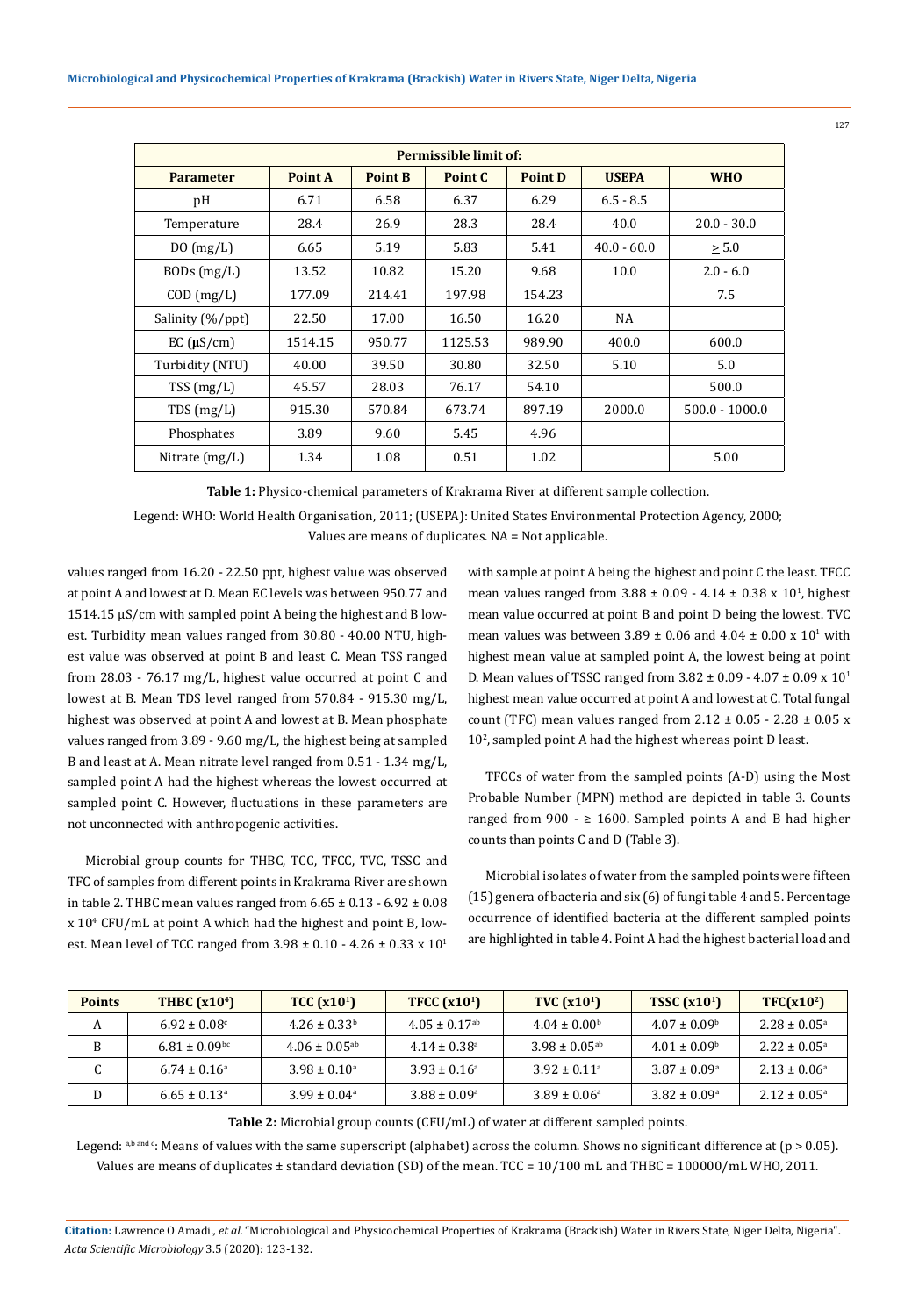| Points/Duration Index/100mL          | <b>Dilutions (mL)/Number of Positive Tubes</b> |                |                  |             |
|--------------------------------------|------------------------------------------------|----------------|------------------|-------------|
| 2-Weeks                              | 5 of 10mL each                                 | 5 of 1 mL each | 5 of 0.1 mL each |             |
| A (Toilet/defaecation <sup>+</sup> ) |                                                |                |                  | >1600       |
| B (Domestic waste <sup>+</sup> )     |                                                |                |                  | $\geq 1600$ |
| $C$ (Bathing <sup>+</sup> )          |                                                |                |                  | 900         |
| D (Bathing/Washing <sup>+</sup> )    |                                                |                |                  | 900         |

Table 3: Estimation of TFCC by MPN for various combinations of Positive and Negative Results with five 10.0 mL portions, five 1.0 mL portions and five 0.1 mL portions.

Legend: + : Anthropogenic activities at various sampled points (A-D) in Krakrama river. Value represents mean of six determinations.

| <b>Isolates</b>          | $\mathbf{A}$     | B                | $\mathbf C$    | D                |
|--------------------------|------------------|------------------|----------------|------------------|
| <b>Bacillus</b> cereus   | 1.25             | $\theta$         | 1.25           | 0                |
| B. subtilis              | 1.25             | 1.25             | $\theta$       | $\theta$         |
| <b>B.</b> siamensis      | 1.25             | 1.25             | 1.25           | 0                |
| B. tequilensis           | 0                | 1.25             | 1.25           | 0                |
| B. niacin                | $\overline{0}$   | 1.25             | 1.25           | 1.25             |
| Bifobacterium bifidum    | 1.25             | 1.25             | 1.25           | $\boldsymbol{0}$ |
| Citrobacter freundii     | 1.25             | 1.25             | $\theta$       | 1.25             |
| C. koseri                | 1.25             | 1.25             | 0              | 0                |
| Corynebacterium xerosis  | 1.25             | 1.25             | 0              | 0                |
| Escherichia coli         | 2.50             | 2.50             | 1.25           | 1.25             |
| Enterobacter clocae      | 1.25             | 1.25             | $\overline{0}$ | $\mathbf{0}$     |
| Klebsiella pneumoniae    | 1.25             | 1.25             | 1.25           | $\theta$         |
| K. aerogenes             | $\boldsymbol{0}$ | 0                | 1.25           | 1.25             |
| K. oxytoca               | 1.25             | 1.25             | $\mathbf{0}$   | 0                |
| K. singaporensis         | 1.25             | $\mathbf{0}$     | 1.25           | $\mathbf{0}$     |
| Proteus mirabilis        | 1.25             | $\theta$         | $\mathbf{0}$   | 1.25             |
| P. vulgaris              | 1.25             | 1.25             | $\overline{0}$ | $\mathbf{0}$     |
| Providencia regretti     | 1.25             | 1.25             | $\mathbf{0}$   | $\overline{0}$   |
| Pseudomonas aeruginosa   | 2.50             | 2.50             | 1.25           | 1.25             |
| Serratia marcescens      | 1.25             | 1.25             | 0              | $\mathbf{0}$     |
| S. odorifera             | 1.25             | 1.25             | $\mathbf{0}$   | $\mathbf{0}$     |
| Shigella flexneri        | 1.25             | $\mathbf{0}$     | 1.25           | 1.25             |
| Shewanella putrefaciens  | 1.25             | 0                | 0              | $\mathbf{0}$     |
| Staphylococcus aureus    | 1.25             | 1.25             | $\mathbf{0}$   | 1.25             |
| S. deverisei             | 1.25             | 1.25             | 0              | 0                |
| S. epidermidis           | 1.25             | $\boldsymbol{0}$ | 1.25           | 1.25             |
| Streptococcus pneumoniae | 1.25             | $\mathbf{0}$     | 0              | $\boldsymbol{0}$ |
| Vibrio cholerae          | 1.25             | 1.25             | $\theta$       | $\mathbf{0}$     |
| V. parahaemolyticus      | 1.25             | $\theta$         | $\theta$       | 1.25             |
| V. aerogenes             | 1.25             | $\mathbf{0}$     | 1.25           | $\mathbf{0}$     |
| V. alginolyticus         | 1.25             | 1.25             | $\mathbf{0}$   | $\mathbf{0}$     |
| V. fluvialis             | 1.25             | $\mathbf{0}$     | $\mathbf{0}$   | $\mathbf{0}$     |
| V. metschnikovii         | 1.25             | 1.25             | $\mathbf{0}$   | $\mathbf{0}$     |

**Table 4:** Percentage occurrence of bacterial isolates in water from the Sampled points (A-D).

diversity/heterogeneity followed by point B and the lowest at point D. The predominant single species were *Escherichia coli* and *Pseudomonas aeruginosa* obtained at sampled points A and B whereas the most predominant genera on the basis of diversity were *Bacillus* (15%) and *Vibrio* (13.7%) followed by *Staphylococcus* (10%) and *Klebsiella* (7.5%) (Table 4).

Percentage occurrence of identified fungi from different sampled points are highlighted in table 5. Sampled points A and C had

| <b>Isolates</b>          | A   | B   | C   | D   |
|--------------------------|-----|-----|-----|-----|
| Penicillium chrysogenum  | 4.0 | 4.0 | 4.0 | 4.0 |
| P. italicum              | 4.0 | 4.0 | 4.0 | 4.0 |
| Aspergillus niger        | 4.0 | 4.0 | 4.0 | 4.0 |
| Fusarium solani          | 4.0 | 4.0 | 4.0 | 4.0 |
| Mucor spp.               | 4.0 | 4.0 | 4.0 | 0   |
| Candida albicans         | 4.0 | 0   | 4.0 | 4.0 |
| Saccharomyces cerevisiae | 4.0 | 4.0 | 4.0 | 0   |

**Table 5:** Percentage occurrence of fungal isolates from each Sampled points (A-D) from Krakrama River

the highest fungal load and diversity with *Penicillium* being the most dominant genera.

# **Discussion**

Physicochemical and microbiological characteristics of brackish water systems are driven by several environmental and human activities. In this water system, intense biogeochemical transformations cause pronounced pH fluctuations due to the uptake of anthropogenic emissions and high loads of dissolved organic matter [24]. The mean pH values recorded were near neutral and varied at sampled points. Such variations in pH at very small distances have been reported to be linked to atmospheric and anthropogenic emissions (defaecation, disposal of domestic wastes, etc), buffering and dilution effects of heavy rains. This acidic-alkaline pH of the brackish water may not only relief physiological stress but best suited to support aquatic life, and corroborates earlier reports [3,25,26].

**Citation:** Lawrence O Amadi*., et al.* "Microbiological and Physicochemical Properties of Krakrama (Brackish) Water in Rivers State, Niger Delta, Nigeria". *Acta Scientific Microbiology* 3.5 (2020): 123-132.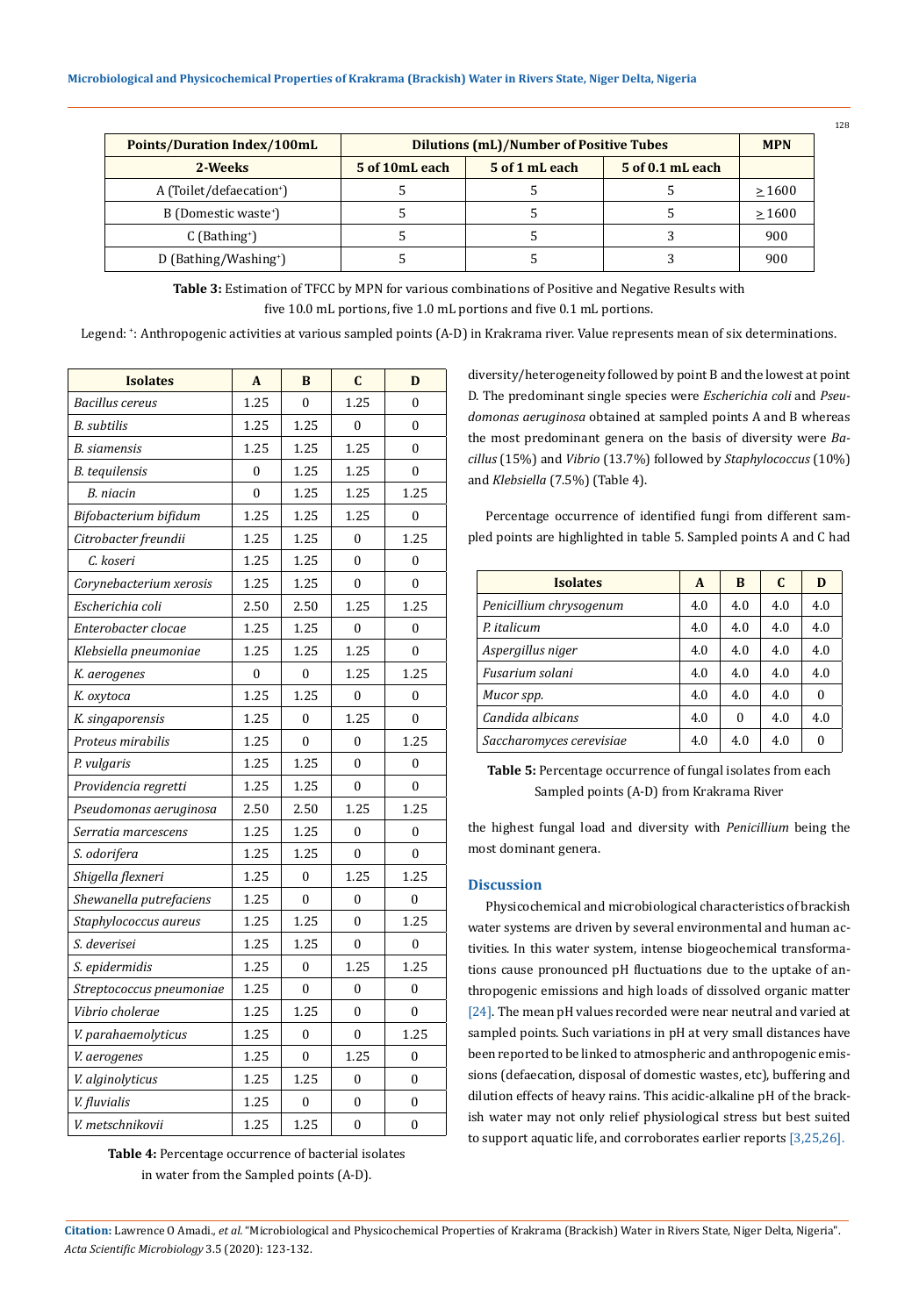The temperature drives the biochemical and chemical reactions of water system and impacts on the rate of all biological activities. Therefore, it can be used as an initial step to predict the effects of human activities on aquatic lives  $[1]$ . The mean temperature results ranged from 26.9 - 28.4ºC which is within statutory permissible limit. Slight fluctuations were observed at sampled points which may be attributed to insulating effects of increased nutrient load, evaporation, fresh water influx and anthropogenic inputs which is in consonance with those reported by other investigators [2,27].

Dissolved oxygen (DO) is a fundamental factor for metabolism of the aerobic aquatic organisms, determines natural depuration capacity or freshness of a river  $[28]$ . Although, mean DO values were slightly above the threshold limits for drinking water as recommended [7] higher concentrations have been reportedly used agricultural purposes in brackish water aquaculture [29].

Both  $BOD_5$  and COD are key indicators of the environmental health of a surface water supply, they are rarely in general water treatment [1]. Mean BOD values of all the sampled points exceeded recommended maximum permissible limits of  $2 - 6.0$  mg/mL  $[9]$ obviously due to discharge of domestic wastes (sewage) and poorly executed agricultural activities near the river banks. The impact of these activities may result in the accumulation of suspended particulate matter with insulation effect on the estuary and such seasonal ranges had earlier been reported [12,30]. Unpolluted waters typically have values of 2 mg/L or less, whereas those receiving wastewaters may have values up to 10 mg/L or more.

COD is another measure of organic material contamination, the amount of dissolved oxygen required to cause chemical oxidation of the organic material in water. Mean COD values ranged from 154.23 - 214.0 mg/L indicative of the presence of decaying organic matter and inorganic pollutants respectively. This range fell within the purview of polluted waters 20 - 200 mg/L  $[25]$  which may be associated with the discharge of untreated or incompletely treated industrial effluents, run-off, microbial activity and domestic wastes into the river as earlier reported [31].

Seasonality of salinity in the New Calabar River are driven by rainfall regime, tidal cycle, soil erosion, dilution effect, anthropogenic and ecological factors which may result in changes in the ratios of main phylogenetic groups: Archaea, Bacteria, Algae and Cyanobacteria [14]. Salinity values were within the range recorded for growth and best sustainability of brackish water aquaculture [15,26]. Despite the frequency of fluctuations in salinity there should be monitoring and control of the water environments to safe and sustain aquatic life forms.

EC and TDS are frequently used as water quality parameters, especially in the coastal area and these parameters are indicators of salinity level which makes them very useful in studying seawater intrusion [32]. Mean EC values suggest addition of dissolved solids from atmospheric and anthropogenic emissions as well as erosion activities which corroborate reports of other workers on related water bodies [4,6,33]. EC in water is due to ionization of dissolved inorganic solids and becomes a measure of total dissolved solids. It is used as a primary index to select the suitability of water for all purposes [34].

The TSS reported in the study were below permissible limit [9] whereas TDS was near maximum, accentuated by the location of open toilet facility, domestic waste and suspended materials discharged at points A and D. The occurrence of such levels of TSS and TDS in recent times have been reported in literatures [35,36] with evidence of survival of aquatic biota.

High turbidity water has an altered odour, taste and negatively impacts the aesthetic values as well as light penetration into the water column necessary for survival and sustainability of aquatic life. High mean turbidity values obtained during the study may be attributed to the effects of torrential rains, wind and increased flow velocity with more suspended particles from sewage wastes, surface runoff and soil erosion. The turbidity values were astronomically higher than that stipulated for domestic use [9].

Increasing loads of nitrogen (N) and phosphorus (P) in water bodies has become one of the major environmental problems facing the world. Nitrates indicate the presence of fully oxidized organic matter. The mean nitrate values were lower than the permissible limit earlier reported [7,37] which implies that the analysed water samples contained low levels of oxidized organic matter. Although, nitrates are relatively non-toxic at the concentration recorded, in excess, they may result in eutrophication and impede overall survival and growth of plants and cause methemoglobinemia in infants, i.e. blue baby syndrome [8,38,39]. In contrast, phosphate in two sampled points (B and C) exceeded the WHO permissible limit for drinking water whereas points A and D within the limit. Phosphorus is an essential element for all life and an integral part of the DNA molecule. But in excess phosphorous stimulates algal growth which can endanger other aquatic lives. However, phosphate pollution levels at sampled points may be attributed to geologic weathering, phosphate detergent, fertilizer application and animal wastes, rainfall patterns as well as anthropogenic impacts which concurs with [40,41]. Since Nigeria has no regulation criterion for phosphates, concentrations tend to always exceeded maximum contaminant levels (MCLs) of foreign regulation agencies such as Swaziland Water Service Corporation (SWSC) - i.e. 1.0 mg/L

**Citation:** Lawrence O Amadi*., et al.* "Microbiological and Physicochemical Properties of Krakrama (Brackish) Water in Rivers State, Niger Delta, Nigeria". *Acta Scientific Microbiology* 3.5 (2020): 123-132.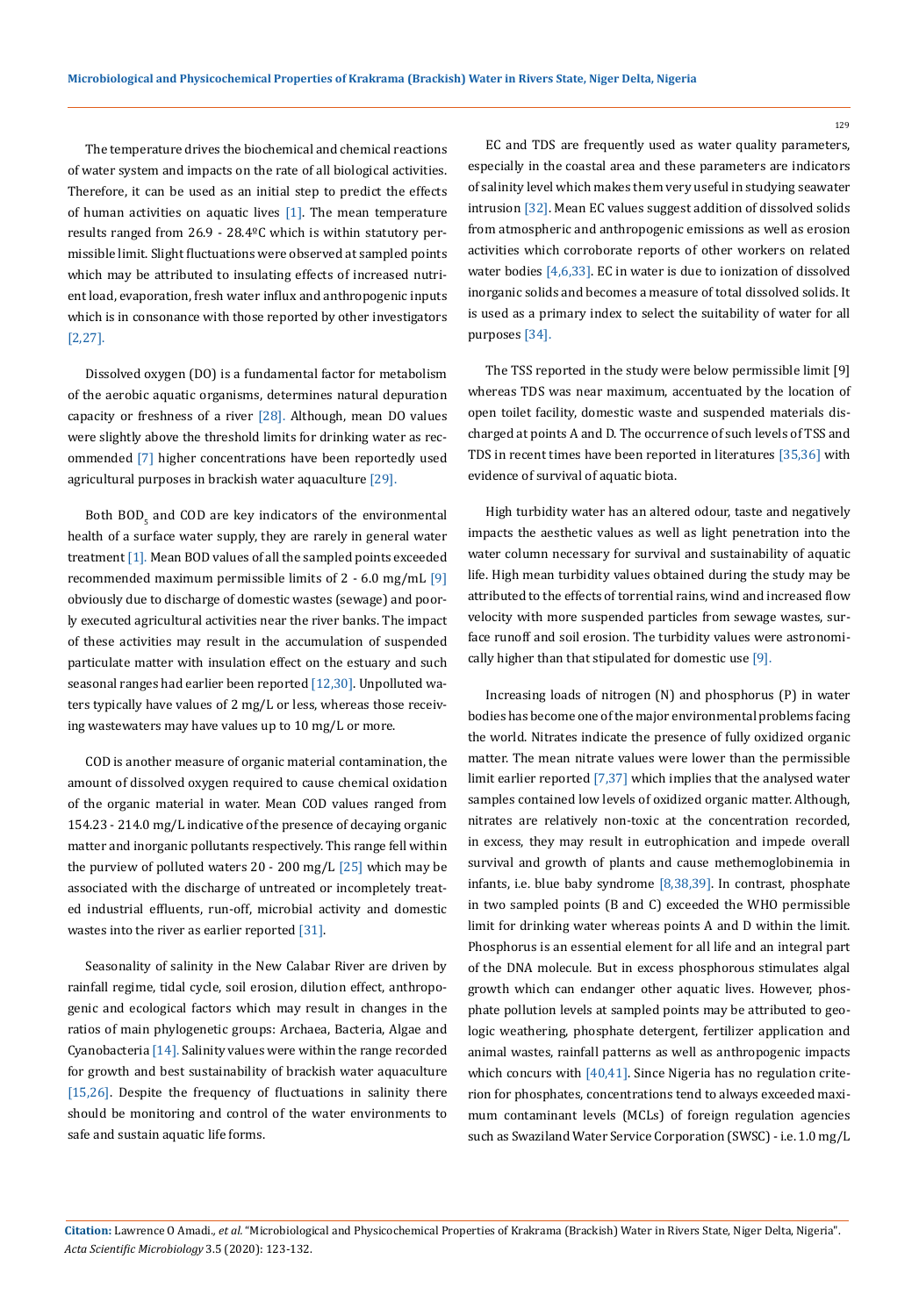for drinking water, 2.0 mg/L for rivers and industrial effluents; South African criterion of 1.0 mg/L PO<sub>4</sub>-P for sewage effluents and Zimbabwe Water (Waste and Effluent Disposal) Regulation [39,42] so, emergency control measures are required to avoid hyper-eutrophication.

The diversity of microbial groups observed in the sampled points (Table 4 and 5) may have been favoured by the interplay of the various ecological factors and anthropogenic activities. Such plethora of microorganisms have also been reported by other workers [3,13,43]. THBC were slightly below statutory criterion but TCC and TFCC (Table 2) exceeded acceptable limits [9]. Such high *E. coli* and coliform load may be linked to open defaecation, soil erosion, discharge of industrial and domestic wastes, bathing/washing and recreational activities, thus resulting in proliferation of waterborne pathogens as earlier reported in different rivers [44,45]. The absence of *Salmonella* species however, may be due to the prevailing tropical temperature and level of salinity in brackish habitat. With respect to the various sampled points, the means of TCC (Table 2) at sampled point A was significantly different ( $p > 0.05$ ), the elevated faecal coliform counts (Tables 3) further validates obvious waterborne faecal pollution as commonly reported in developing countries [45,46]. On the other hand, the relatively high total fungal count/load (TFC) observed in this study apart from factors such as human activities, may be attributed to their physiological and morphological adaptation to this habitat. However, water with such magnitude of microbial pathogen contamination including *B. cereus, K. pneumonia*, *Staphylococcus aureus*, *Streptococcus pneumoniae, P. aeruginosa*, *V. cholerae, V. parahaemolyticus, C. albicans, Fusarium* and *A. niger)* poses a serious threat to public health, is unfit for domestic use and consumption and incommodious for recreation.

#### **Conclusion**

This study demonstrates that Krakrama water was impacted by a variety of physicochemical and anthropogenic factors which may become a prolific source of microbial diversity. Elevated levels of total faecal coliforms and pathogenic microflora of public health significance highlights the magnitude of the problem of contamination. However, most of the physicochemical parametric values were within the permissible limit but BOD, COD and phosphate concentrations require emergency intervention measures so that the water would not pose only ecological and socio-economic problems but a threat to public health.

### **Bibliography**

- 1. Patil PN., *et al*[. "Physico-chemical parameters for testing of wa](http://www.ipublishing.co.in/ijesarticles/twelve/articles/volthree/EIJES31120.pdf)ter – A review". *[International Journal of Environmental Sciences](http://www.ipublishing.co.in/ijesarticles/twelve/articles/volthree/EIJES31120.pdf)*  [3.3 \(2012\): 1194-1207.](http://www.ipublishing.co.in/ijesarticles/twelve/articles/volthree/EIJES31120.pdf)
- 2. Onojake MC., *et al*[. "Surface water characteristics and trace](https://link.springer.com/article/10.1007/s13201-015-0306-y)  [metals level of the Bonny/New Calabar River Estuary, Niger](https://link.springer.com/article/10.1007/s13201-015-0306-y)  Delta, Nigeria". *[Applied Water Science](https://link.springer.com/article/10.1007/s13201-015-0306-y)* 7 (2017): 951-959.
- 3. [Amadi LO and Efiuvwevwere BJO. "Seasonal variations in](https://www.researchgate.net/publication/293047704_Seasonal_Variations_in_Physico-Chemical_and_Bacteriological_Parameters_of_Ogodogbo_Creek_Niger_Delta_Nigeria)  [physico-chemical and bacteriological parameters of Ogodogbo](https://www.researchgate.net/publication/293047704_Seasonal_Variations_in_Physico-Chemical_and_Bacteriological_Parameters_of_Ogodogbo_Creek_Niger_Delta_Nigeria)  creek, Niger Delta Nigeria". *[International Journal of Environ](https://www.researchgate.net/publication/293047704_Seasonal_Variations_in_Physico-Chemical_and_Bacteriological_Parameters_of_Ogodogbo_Creek_Niger_Delta_Nigeria)[ment and Bioenergy](https://www.researchgate.net/publication/293047704_Seasonal_Variations_in_Physico-Chemical_and_Bacteriological_Parameters_of_Ogodogbo_Creek_Niger_Delta_Nigeria)* 10.2 (2015): 94-106.
- 4. Titilawo Y., *et al*[. "Physicochemical properties and Total Co](http://www.pjoes.com/Physicochemical-Properties-and-Total-Coliform-nDistribution-of-Selected-Rivers-in,81561,0,2.html)[liform Distribution of Selected Rivers in Osun State, South](http://www.pjoes.com/Physicochemical-Properties-and-Total-Coliform-nDistribution-of-Selected-Rivers-in,81561,0,2.html)  western Nigeria". *[Polish Journal of Environmental Studies](http://www.pjoes.com/Physicochemical-Properties-and-Total-Coliform-nDistribution-of-Selected-Rivers-in,81561,0,2.html)* 28. 6 [\(2019\): 4417-4428.](http://www.pjoes.com/Physicochemical-Properties-and-Total-Coliform-nDistribution-of-Selected-Rivers-in,81561,0,2.html)
- 5. Parmar TK., *et al*[. "Bioindicators: the natural indicator of en](https://www.tandfonline.com/doi/full/10.1080/21553769.2016.1162753)vironmental pollution". *[Frontiers in Life Science](https://www.tandfonline.com/doi/full/10.1080/21553769.2016.1162753)* 9.2 (2016): [110-118.](https://www.tandfonline.com/doi/full/10.1080/21553769.2016.1162753)
- 6. Edokpayi JN., *et al*[. "Evaluation of Microbiological and Physico](https://www.ncbi.nlm.nih.gov/pmc/articles/PMC5842400/)[chemical Parameters of Alternative Source of Drinking Water:](https://www.ncbi.nlm.nih.gov/pmc/articles/PMC5842400/)  [A Case Study of Nzhelele River, South Africa".](https://www.ncbi.nlm.nih.gov/pmc/articles/PMC5842400/) *The Open Micro[biology Journal](https://www.ncbi.nlm.nih.gov/pmc/articles/PMC5842400/)* 12 (2018): 18-27.
- 7. [World Health Organization. "Guidelines for safe recreational](https://www.who.int/water_sanitation_health/publications/srwe1/en/)  [water environments: Coastal and fresh waters".](https://www.who.int/water_sanitation_health/publications/srwe1/en/) *World Health [Organization](https://www.who.int/water_sanitation_health/publications/srwe1/en/)* (2004): 1.
- 8. Omonigho SE., *et al*. "Microbiological and Physicochemical Analysis of Orogodo River, Agbor, Delta State, Nigeria". *International Journal of Ecological Science and Environmental Engineering* 5.2 (2018): 34-42.
- 9. [World Health Organization \(WHO\). "Guidelines for drinking](https://www.who.int/water_sanitation_health/publications/drinking-water-quality-guidelines-4-including-1st-addendum/en/)[water quality, fourth edition. Recommendations".](https://www.who.int/water_sanitation_health/publications/drinking-water-quality-guidelines-4-including-1st-addendum/en/) *WHO Press [Geneva Switzerland](https://www.who.int/water_sanitation_health/publications/drinking-water-quality-guidelines-4-including-1st-addendum/en/)* 1 (2011).
- 10. Nthunya LN., *et al*[. "Spectroscopic Determination of Water](https://www.preprints.org/manuscript/201807.0211/v1)  [Salinity in Brackish Surface Water in Nandoni Dam, at Vhem](https://www.preprints.org/manuscript/201807.0211/v1)[be District, Limpopo Province, South Africa".](https://www.preprints.org/manuscript/201807.0211/v1) *Water* 10. 990 [\(2018\): 1-13.](https://www.preprints.org/manuscript/201807.0211/v1)
- 11. Cucci G., *et al*[. "Leaching effect of rainfall on soil under four](https://www.agriculturejournals.cz/publicFiles/20_2015-SWR.pdf)year saline water irrigation". *[Soil and Water Research](https://www.agriculturejournals.cz/publicFiles/20_2015-SWR.pdf)* 11 [\(2016\): 181-189.](https://www.agriculturejournals.cz/publicFiles/20_2015-SWR.pdf)
- 12. [Efiuvwevwere BJO and Amadi LO. "Effects of Preservatives on](http://www.journalcjast.com/index.php/CJAST/article/view/6461)  [the Bacteriological, chemical and sensory qualities of man](http://www.journalcjast.com/index.php/CJAST/article/view/6461)grove oyster (*Crassostrea gasar*[\) harvested from the Niger](http://www.journalcjast.com/index.php/CJAST/article/view/6461)  Delta Region, Nigeria". *[British Journal of Applied Science and](http://www.journalcjast.com/index.php/CJAST/article/view/6461)  Technology* [5.1 \(2015\): 76-84.](http://www.journalcjast.com/index.php/CJAST/article/view/6461)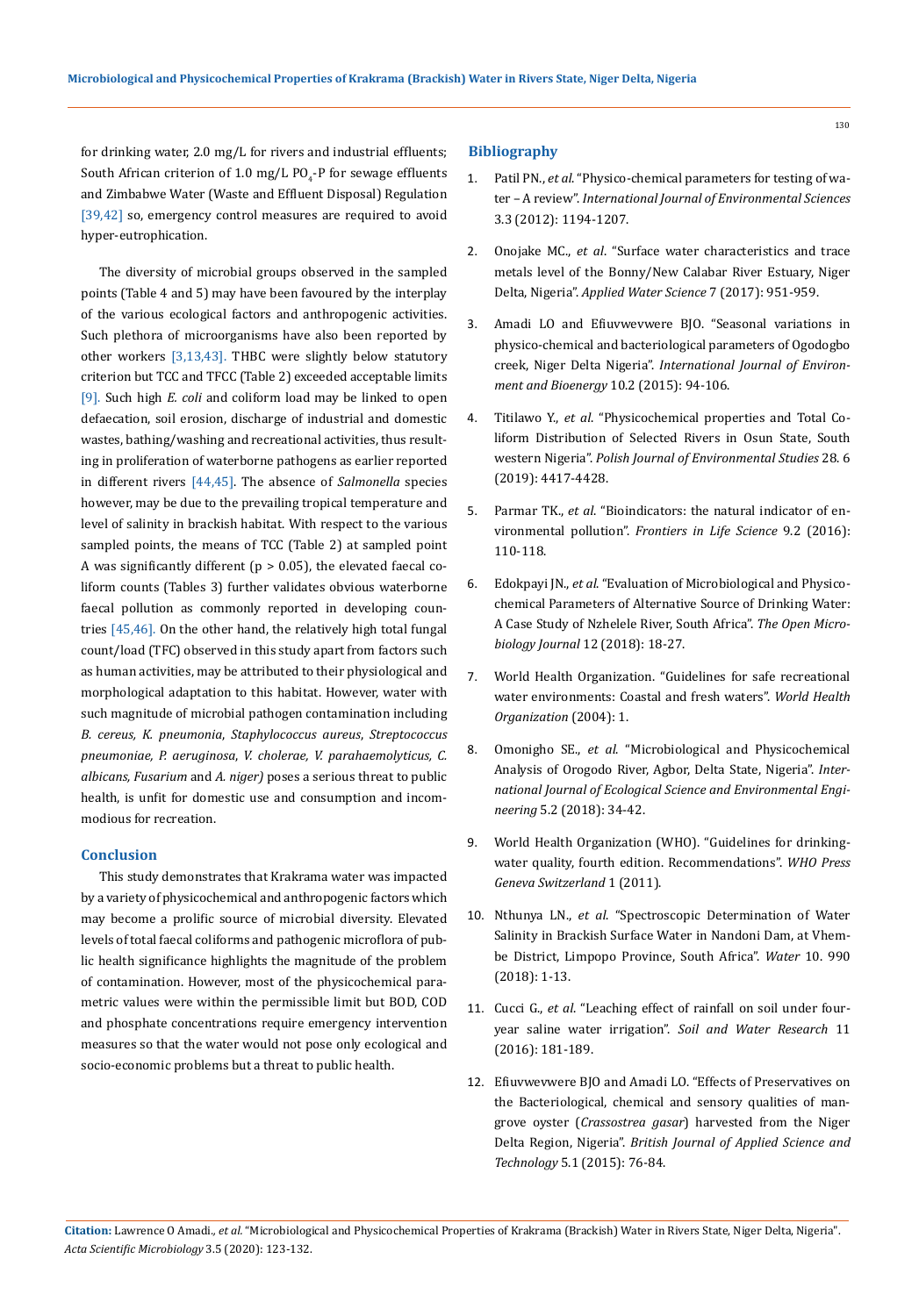- 13. [Woke GN and Umesi N. "Comparative Study of Sediments](file:///C:/Users/DELL/Desktop/Acta%20Scientific/Pdf%20Data/ASMI/ASMI-20-RA-065/Comparative%20Study%20of%20Sediments%20Samples%20from%20Brackish%20and%20Fresh%20Water%20in%20the%20Lower%20Niger%20Delta,%20Nigeria)  [Samples from Brackish and Fresh Water in the Lower Niger](file:///C:/Users/DELL/Desktop/Acta%20Scientific/Pdf%20Data/ASMI/ASMI-20-RA-065/Comparative%20Study%20of%20Sediments%20Samples%20from%20Brackish%20and%20Fresh%20Water%20in%20the%20Lower%20Niger%20Delta,%20Nigeria)  Delta, Nigeria". *[International Journal of Research in Agriculture](file:///C:/Users/DELL/Desktop/Acta%20Scientific/Pdf%20Data/ASMI/ASMI-20-RA-065/Comparative%20Study%20of%20Sediments%20Samples%20from%20Brackish%20and%20Fresh%20Water%20in%20the%20Lower%20Niger%20Delta,%20Nigeria)  [and Forestry](file:///C:/Users/DELL/Desktop/Acta%20Scientific/Pdf%20Data/ASMI/ASMI-20-RA-065/Comparative%20Study%20of%20Sediments%20Samples%20from%20Brackish%20and%20Fresh%20Water%20in%20the%20Lower%20Niger%20Delta,%20Nigeria)* 5.5 (2018): 1-7.
- 14. Bryanskaya AV., *et al*[. "The role of environmental factors for](https://bmcmicrobiol.biomedcentral.com/articles/10.1186/s12866-015-0618-y)  [the composition of microbial communities of saline lakes in](https://bmcmicrobiol.biomedcentral.com/articles/10.1186/s12866-015-0618-y)  [the Novosibirsk region \(Russia\)".](https://bmcmicrobiol.biomedcentral.com/articles/10.1186/s12866-015-0618-y) *BMC Microbiology* 16.1.4 [\(2016\): 1-14.](https://bmcmicrobiol.biomedcentral.com/articles/10.1186/s12866-015-0618-y)
- 15. Veerendra kumar M., *et al*[. "Physico-chemical parameters and](http://eprints.cmfri.org.in/12071/)  [bacterial abundance in coastal water of Visakhapatnam, Bay](http://eprints.cmfri.org.in/12071/)  [of Bengal India, with special reference to Pseudomonas sp.](http://eprints.cmfri.org.in/12071/)  and Vibrio sp". *[Indian Journal of Geo Marine Sciences](http://eprints.cmfri.org.in/12071/)* 46. 08 [\(2017\): 1588-1595.](http://eprints.cmfri.org.in/12071/)
- 16. American Public Health Association (APHA). "Standard methods for Examination of water and wastewater". 21<sup>st</sup> Edition, APHA, Washington D.C. (2005).
- 17. APHA. "Standard Methods for the examination of water and wastewater". 19<sup>th</sup> edition, American Public Health Association, Washington DC (1992).
- 18. Horiba Instruction Manual. "Water Quality checker U-10". 2nd edition. Tokyo, Japan (1991): 54-67.
- 19. Tortora GJ., et al. "Microbiology; An Introduction". 5<sup>th</sup> edition. The Benjamin/Cummings Publishing Company, Inc. 390 Bridge Parkway, USA 723 (1995): 159-161.
- 20. Harrigan EF and McCane ME. "Laboratory Methods in Food and Diary Microbiology". Academic Press London 5 (1990).
- 21. Sneath PHA., *et al*. "Bergey's Manual of Systemic Bacteriology". Williams and Wilkins, Baltimore, MD, USA. 2 (1986).
- 22. Forbes BA., *et al*., "Bailey and Scott's Diagnostic Microbiology". International edition. 12th edition. Mosby, Inc., an affiliate of Elsevier, Inc., USA (2007).
- 23. Cheesbrough M. "District laboratory practices in Tropical countries". Volume 2 Part 2. Cambridge University Press, UK (2006).
- 24. Müller JD., *et al*[. "Metrology for pH Measurements in Brack](https://www.frontiersin.org/articles/10.3389/fmars.2018.00176/full)[ish Waters-Part 1: Extending Electrochemical pHT Measure](https://www.frontiersin.org/articles/10.3389/fmars.2018.00176/full)[ments of TRIS Buffers to Salinities 5-20".](https://www.frontiersin.org/articles/10.3389/fmars.2018.00176/full) *Frontiers Marine Science* [5.176 \(2018\):1-12.](https://www.frontiersin.org/articles/10.3389/fmars.2018.00176/full)
- 25. [Olatunji MK. "Assessment of water quality in Asa River \(Nige](https://www.ncbi.nlm.nih.gov/pmc/articles/PMC3228574/)[ria\) and its indigenous Clarias gariepinus Fish".](https://www.ncbi.nlm.nih.gov/pmc/articles/PMC3228574/) *International [Journal of Environmental Research and Public Health](https://www.ncbi.nlm.nih.gov/pmc/articles/PMC3228574/)* 8 (2011): [4332-4352.](https://www.ncbi.nlm.nih.gov/pmc/articles/PMC3228574/)
- 26. Azhar M., *et al*[. "Soil and water quality parameters of Brackish](https://www.researchgate.net/publication/313270675_Soil_and_water_quality_parameters_of_Brackish_water_shrimp_farms_of_Ratnagiri_Maharashtra)  [water shrimp farms of Ratnagiri, Maharashtra".](https://www.researchgate.net/publication/313270675_Soil_and_water_quality_parameters_of_Brackish_water_shrimp_farms_of_Ratnagiri_Maharashtra) *Asian Journal of Animal science* [11. 2 \(2016\): 107-110.](https://www.researchgate.net/publication/313270675_Soil_and_water_quality_parameters_of_Brackish_water_shrimp_farms_of_Ratnagiri_Maharashtra)
- 27. United State Environmental Protection Agency (USEPA). "Ambient aquatic life water quality criteria for dissolved oxygen (saltwater): Cape Cod to Cape Hatteras" (2000).
- 28. Naubi I., *et al*[. "Effectiveness of Water Quality Index for Moni](https://www.researchgate.net/publication/288672929_Effectiveness_of_Water_Quality_Index_for_Monitoring_Malaysian_River_Water_Quality)[toring Malaysian Water Quality Index".](https://www.researchgate.net/publication/288672929_Effectiveness_of_Water_Quality_Index_for_Monitoring_Malaysian_River_Water_Quality) *Polish Journal of Envi[ronmental Studies](https://www.researchgate.net/publication/288672929_Effectiveness_of_Water_Quality_Index_for_Monitoring_Malaysian_River_Water_Quality)* 25 (2016): 231.
- 29. Ayedun H., *et al*[. "Assessment of groundwater contamination](https://www.researchgate.net/publication/287611962_Assessment_of_groundwater_contamination_by_toxic_metals_in_Ifo_Southwestern_Nigeria)  [by toxic metals in Ifo, Southwestern Nigeria".](https://www.researchgate.net/publication/287611962_Assessment_of_groundwater_contamination_by_toxic_metals_in_Ifo_Southwestern_Nigeria) *Indian Journal of [Science and Technology](https://www.researchgate.net/publication/287611962_Assessment_of_groundwater_contamination_by_toxic_metals_in_Ifo_Southwestern_Nigeria)* 4 (2011): 820.
- 30. [Abowei JFN. "Salinity, dissolved oxygen, pH, and surface water](https://www.researchgate.net/publication/42586912_Salinity_Dissolved_Oxygen_pH_and_Surface_Water_Temperature_Conditions_in_Nkoro_River_Niger_Delta_Nigeria)  [temperature conditions in Nkoro River, Niger Delta, Nigeria".](https://www.researchgate.net/publication/42586912_Salinity_Dissolved_Oxygen_pH_and_Surface_Water_Temperature_Conditions_in_Nkoro_River_Niger_Delta_Nigeria)  *[Advance Journal of Food Science and Technology](https://www.researchgate.net/publication/42586912_Salinity_Dissolved_Oxygen_pH_and_Surface_Water_Temperature_Conditions_in_Nkoro_River_Niger_Delta_Nigeria)* 2.1(2010): 16- [21.](https://www.researchgate.net/publication/42586912_Salinity_Dissolved_Oxygen_pH_and_Surface_Water_Temperature_Conditions_in_Nkoro_River_Niger_Delta_Nigeria)
- 31. El-Amier YA., *et al*[. "Assessment of the Physicochemical Char](https://www.researchgate.net/publication/282051506_Assessment_the_Physico-Chemical_Characteristics_of_Water_and_Sediment_in_Rosetta_Branch_Egypt)[acteristics of water and sediment in Rosetta Branch, Egypt".](https://www.researchgate.net/publication/282051506_Assessment_the_Physico-Chemical_Characteristics_of_Water_and_Sediment_in_Rosetta_Branch_Egypt)  *[Journal of Water Resource and Protection](https://www.researchgate.net/publication/282051506_Assessment_the_Physico-Chemical_Characteristics_of_Water_and_Sediment_in_Rosetta_Branch_Egypt)* 7 (2015): 1075-1086.
- 32. [Rusydi AF. "Correlation between conductivity and total dis](https://iopscience.iop.org/article/10.1088/1755-1315/118/1/012019)[solved solid in various type of water: A review".](https://iopscience.iop.org/article/10.1088/1755-1315/118/1/012019) *IOP Conference [Series: Earth and Environmental Science](https://iopscience.iop.org/article/10.1088/1755-1315/118/1/012019)* 118 (2018): 012019.
- 33. Omonona AO., *et al*[. "Physicochemical and Microbiological](https://www.researchgate.net/publication/340256873_PHYSICOCHEMICAL_AND_MICROBIOLOGICAL_CHARACTERISTICS_OF_WATER_SAMPLES_FROM_THE_BORGU_SECTOR_OF_KAINJI_LAKE_NATIONAL_PARK_NIGERIA)  [Characteristics of water samples from Borgu sector of Kainji](https://www.researchgate.net/publication/340256873_PHYSICOCHEMICAL_AND_MICROBIOLOGICAL_CHARACTERISTICS_OF_WATER_SAMPLES_FROM_THE_BORGU_SECTOR_OF_KAINJI_LAKE_NATIONAL_PARK_NIGERIA)  Lake National Park, Nigeria". *[International Journal of Environ](https://www.researchgate.net/publication/340256873_PHYSICOCHEMICAL_AND_MICROBIOLOGICAL_CHARACTERISTICS_OF_WATER_SAMPLES_FROM_THE_BORGU_SECTOR_OF_KAINJI_LAKE_NATIONAL_PARK_NIGERIA)[mental Research](https://www.researchgate.net/publication/340256873_PHYSICOCHEMICAL_AND_MICROBIOLOGICAL_CHARACTERISTICS_OF_WATER_SAMPLES_FROM_THE_BORGU_SECTOR_OF_KAINJI_LAKE_NATIONAL_PARK_NIGERIA)* 7.2 (2019): 1-15.
- 34. Sivakumar S., *et al*[. "Estimation of carbon stock in above](https://www.academia.edu/9733783/ESTIMATION_OF_CARBON_STOCKS_IN_ABOVE_GROUND_BIOMASS_IN_MUTHUPET_MANGROVE_SOUTHEAST_COAST_OF_INDIA_)  [Ground biomass, In: Muthupet Mangrove, Southeast coast of](https://www.academia.edu/9733783/ESTIMATION_OF_CARBON_STOCKS_IN_ABOVE_GROUND_BIOMASS_IN_MUTHUPET_MANGROVE_SOUTHEAST_COAST_OF_INDIA_)  India''. *IJIAREC* [2 \(2011\): 139-150.](https://www.academia.edu/9733783/ESTIMATION_OF_CARBON_STOCKS_IN_ABOVE_GROUND_BIOMASS_IN_MUTHUPET_MANGROVE_SOUTHEAST_COAST_OF_INDIA_)
- 35. Oladiji AT., *et al*[. "Toxicological evaluation of surface water of](https://www.ajol.info/index.php/biokem/article/view/32576)  Amilegbe River using rats". *[Niger Socical Exper Biochemical](https://www.ajol.info/index.php/biokem/article/view/32576)* 16 [\(2004\): 94-101.](https://www.ajol.info/index.php/biokem/article/view/32576)
- 36. Rajesh J., *et al*[. "Environmental Impacts Assesssment of Brack](https://www.hilarispublisher.com/abstract/environmental-impacts-assessment-of-brackish-water-aquaculture-activity-in-nagapattinam-region-south-east-coast-of-india-40307.html)[ish water Aquaculture Activity in Nagapattinam Region, South](https://www.hilarispublisher.com/abstract/environmental-impacts-assessment-of-brackish-water-aquaculture-activity-in-nagapattinam-region-south-east-coast-of-india-40307.html)  East coast of India". *[Journal of Environmental and Analytical](https://www.hilarispublisher.com/abstract/environmental-impacts-assessment-of-brackish-water-aquaculture-activity-in-nagapattinam-region-south-east-coast-of-india-40307.html)  Toxicology* [6.3 \(2016\): 1-11.](https://www.hilarispublisher.com/abstract/environmental-impacts-assessment-of-brackish-water-aquaculture-activity-in-nagapattinam-region-south-east-coast-of-india-40307.html)
- 37. Tarus JS., *et al*[. "Analysis of Nitrates and Phosphates in drinking](http://www.journalcsij.com/index.php/CSIJ/article/view/8929)  [water samples collected from Tea growing Community, Nan](http://www.journalcsij.com/index.php/CSIJ/article/view/8929)di Hills, Kenya". *[Chemical Science International Journal](http://www.journalcsij.com/index.php/CSIJ/article/view/8929)* 21.3 [\(2017\): 1-8.](http://www.journalcsij.com/index.php/CSIJ/article/view/8929)